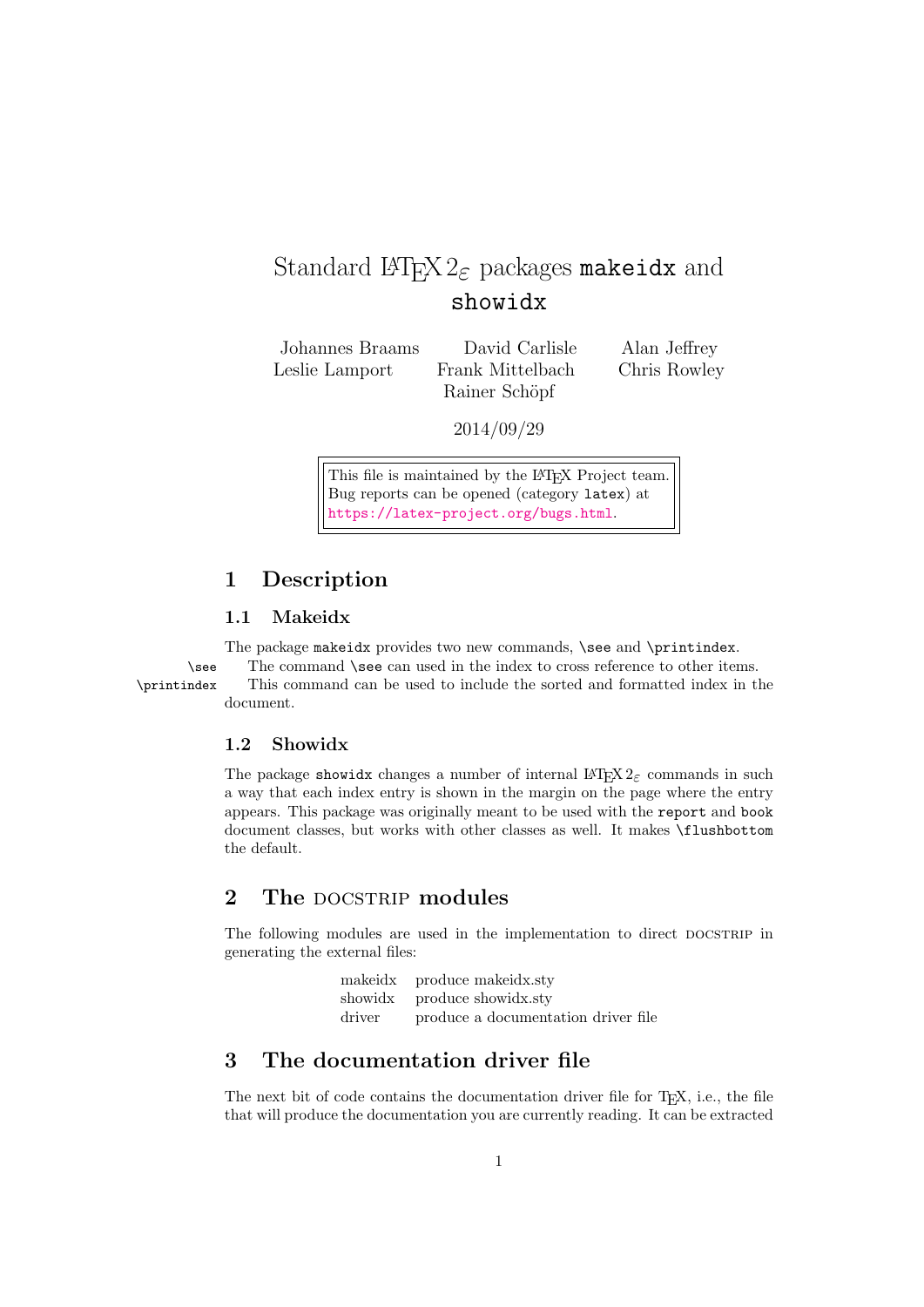from this file by the DOCSTRIP program.

```
1 ⟨∗driver⟩
```
- 2 \documentclass{ltxdoc}
- 3 \begin{document}
- 4 \DocInput{makeindx.dtx}
- 5 \end{document}
- 6 ⟨/driver⟩

### 4 Implementation

### 4.1 Identification

Announce the package and its version:

```
7 ⟨makeidx⟩\ProvidesPackage{makeidx}
8 ⟨showidx⟩\ProvidesPackage{showidx}
9 [2021/10/04 v1.0m Standard LaTeX package]
```
#### 4.2 Makeidx

\see This macro discards its second argument (typically a page number) and just prints \seename together with the entry the reader is pointed to.

10 ⟨∗makeidx⟩

11 \newcommand\*\see[2]{\emph{\seename} #1}

- \seealso This macro discards its second argument (typically a page number) and just prints \alsoname together with the entry the reader is pointed to. We use \providecommand to retain compatibility with existing files that define this macro. 12 \providecommand\*\seealso[2]{\emph{\alsoname} #1}
- \printindex This command simply inputs the (formatted) index if it exists, otherwise a warning is issued.

13 \newcommand\printindex{\@input@{\jobname.ind}}

\seename This package is for documents prepared in the English language. To prepare a version for another language, various English words must be replaced. All the English words that require replacement are defined below in command names.

14 \providecommand\seename{see}

We used \providecommand in case the command is already defined by a package loaded earlier.

- \alsoname This macro discards its second argument (typically a page number) and just prints \alsoname together with the entry the reader is pointed to. We use \providecommand to retain compatibility with existing files that define this macro. 15 \providecommand\*\alsoname{see also}
	- 16 ⟨/makeidx⟩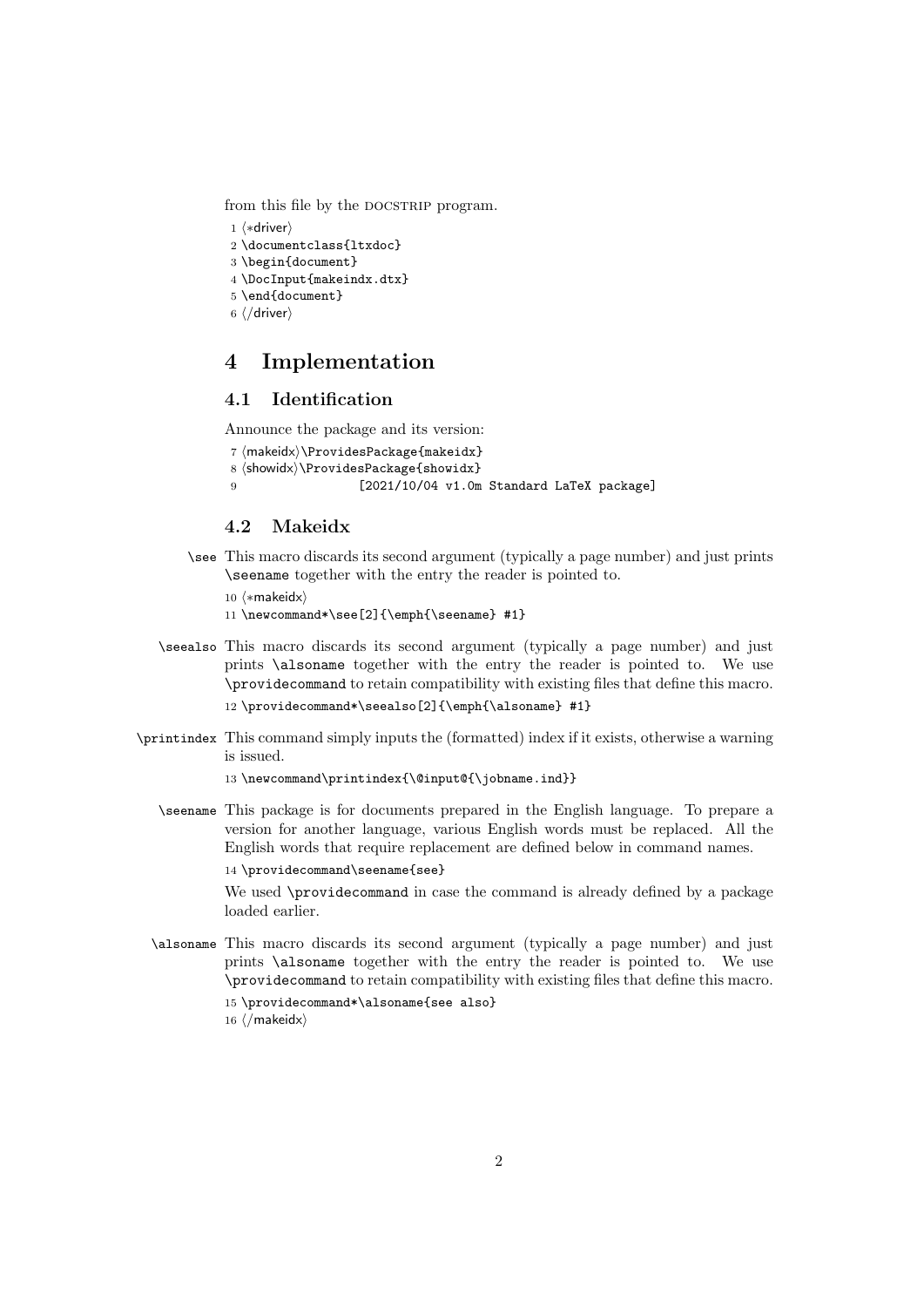#### 4.3 showidx

- \indexbox This package uses TEX's insert mechanism, therefore it needs to allocate an insert register.
	- 17 ⟨∗showidx⟩
	- 18 \newinsert\indexbox
	- 19 \dimen\indexbox=\maxdimen
	- \index This is a modified default definition for the user level \index command. The difference is the change of the category code of the space character.

```
20 \renewcommand\index{\@bsphack\begingroup
21 \@sanitize\catcode32=10\relax\@index}
```
\makeindex The same change has to be included in the user level \makeindex command, which changes the definition of \index to actually write index entries to an external file.

```
22 \renewcommand\makeindex{\if@filesw \newwrite\@indexfile
```
- 23 \immediate\openout\@indexfile=\jobname.idx
- 24 \def\index{\@bsphack\begingroup
- 25 \def\protect####1{\string####1\space}\@sanitize
- 26 \catcode32=10 \@wrindex\@indexfile}\typeout
- 27 {Writing index file \jobname.idx }\fi}
- \@wrindex This macro takes care of writing the index entries to a file. The definition is modified to call \@showidx.

```
28 \def\@wrindex#1#2{\let\thepage\relax
```
- 29 \xdef\@gtempa{\write#1{\string
- 30 \indexentry{#2}{\thepage}}}\endgroup\@gtempa
- 31 \@showidx{#2}\if@nobreak \ifvmode\nobreak\fi\fi\@esphack}
- \@index When the user didn't use the \makeindex command, the \index macro calls \@index, which normally does basically nothing. This package changes the definition to call \@showidx, which includes the entry in the list of indexentries on the current page.
	- 32 \def\@index#1{\@showidx{#1}\endgroup\@esphack}
- \@showidx This macro adds the current index entry to the insert \indexbox. The \indexbox is typeset as a flushleft paragraph.
	- 33 \def\@showidx#1{%
	- 34 \insert\indexbox{\small
	- 35 \hsize\marginparwidth
	- 36 \hangindent\marginparsep \parindent\z@
	- 37 \everypar{}\let\par\@@par \parfillskip\@flushglue
	- 38 \lineskip\normallineskip
	- 39 \baselineskip .8\normalbaselineskip\sloppy
	- 40 \raggedright \leavevmode
	- 41 \vrule \@height .7\normalbaselineskip \@width \z@\relax
	- $42$  #1\relax
	- 43 \vrule \@height \z@ \@depth .3\normalbaselineskip \@width \z@}}

\raggedbottom The definitions of these macros from the LATEX format are changed here to add \flushbottom the execution of \@mkidx to \@texttop, which is executed at the top of each page.

44 \renewcommand\raggedbottom{\def\@textbottom{\vskip